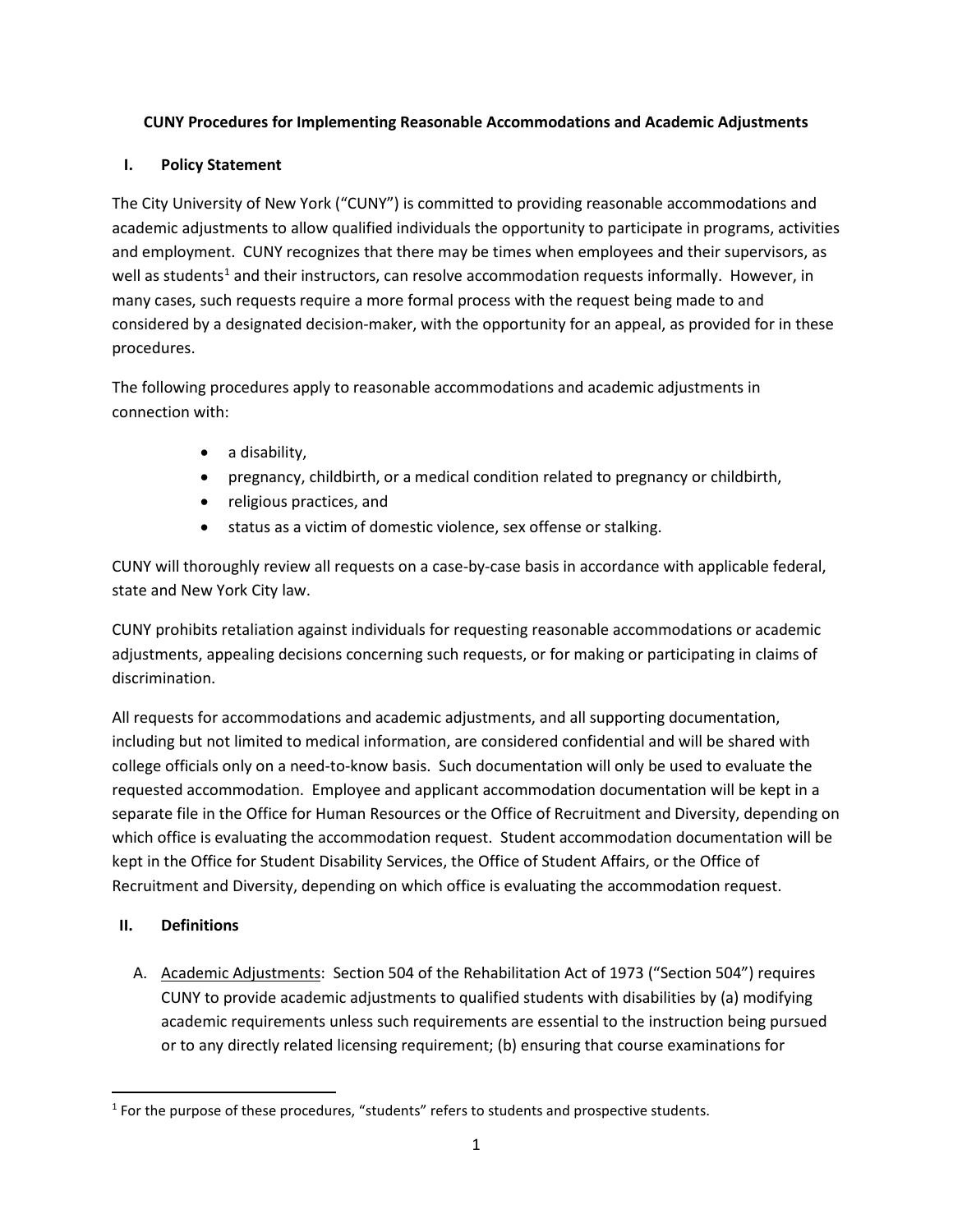students with disabilities reflect their achievement in the course and not their disabilities; (c) taking steps to ensure that a qualified student is not excluded from participation or discriminated against because of the absence of educational auxiliary aids; and (d) ensuring that no rules have the effect of limiting the participation of students with disabilities in any educational program or activity.

- B. ADA: The Americans with Disabilities Act ("ADA") guarantees individuals with disabilities access to employment, public accommodations, transportation, public services and telecommunications and provides such individuals with civil rights protections. Title II of the ADA, which applies to public entities such as CUNY, prohibits discrimination on the basis of a disability in all services, programs, and activities provided to the public by state and local governments.
- C. 504/ ADA Coordinator: Each College or unit at CUNY, including the University's Central Office (the "Central Office"), has a 504/ADA Coordinator whose contact information is available on the College or University website. The 504/ADA Coordinator is responsible for ensuring that disability accommodation requests from employees, prospective employees, students and visitors are processed in accordance with CUNY procedures, addressing appeals of accommodations/academic adjustment decisions through mediation or investigation, as necessary, monitoring the CUNY College or unit for 504/ADA compliance, collecting data, and providing information and guidance.
- D. Chief Diversity Officer: Each College or unit at CUNY, including the Central Office, has a Chief Diversity Officer whose contact information is available on the College or University website. The Chief Diversity Officer is responsible for overseeing the unit's compliance with all laws and regulations related to diversity and inclusion and CUNY's Policy on Equal Opportunity and Nondiscrimination, providing guidance and information, and investigating complaints of unlawful discrimination. The Chief Diversity Officer also is responsible for addressing, through mediation or investigation, appeals of accommodations/academic adjustment decisions based on religion and employee/ job applicant appeals of accommodation decisions based on pregnancy, childbirth, or a related medical condition.
- E. Disability: CUNY recognizes as a disability any physical, medical, mental or psychological impairment, or a history or record of such impairment, that constitutes a disability under applicable federal, state and New York City law.
- F. Essential functions of the job: Job duties typically, but not exclusively, found on a job description, which are considered fundamental such that the individual cannot do the job without performing them. Qualified employees must be able to reasonably perform the essential functions of a job either with or without a reasonable accommodation.
- G. Interactive Process/Cooperative Dialogue: The interactive process is the procedure through which an employer and an individual requesting an accommodation work together to identify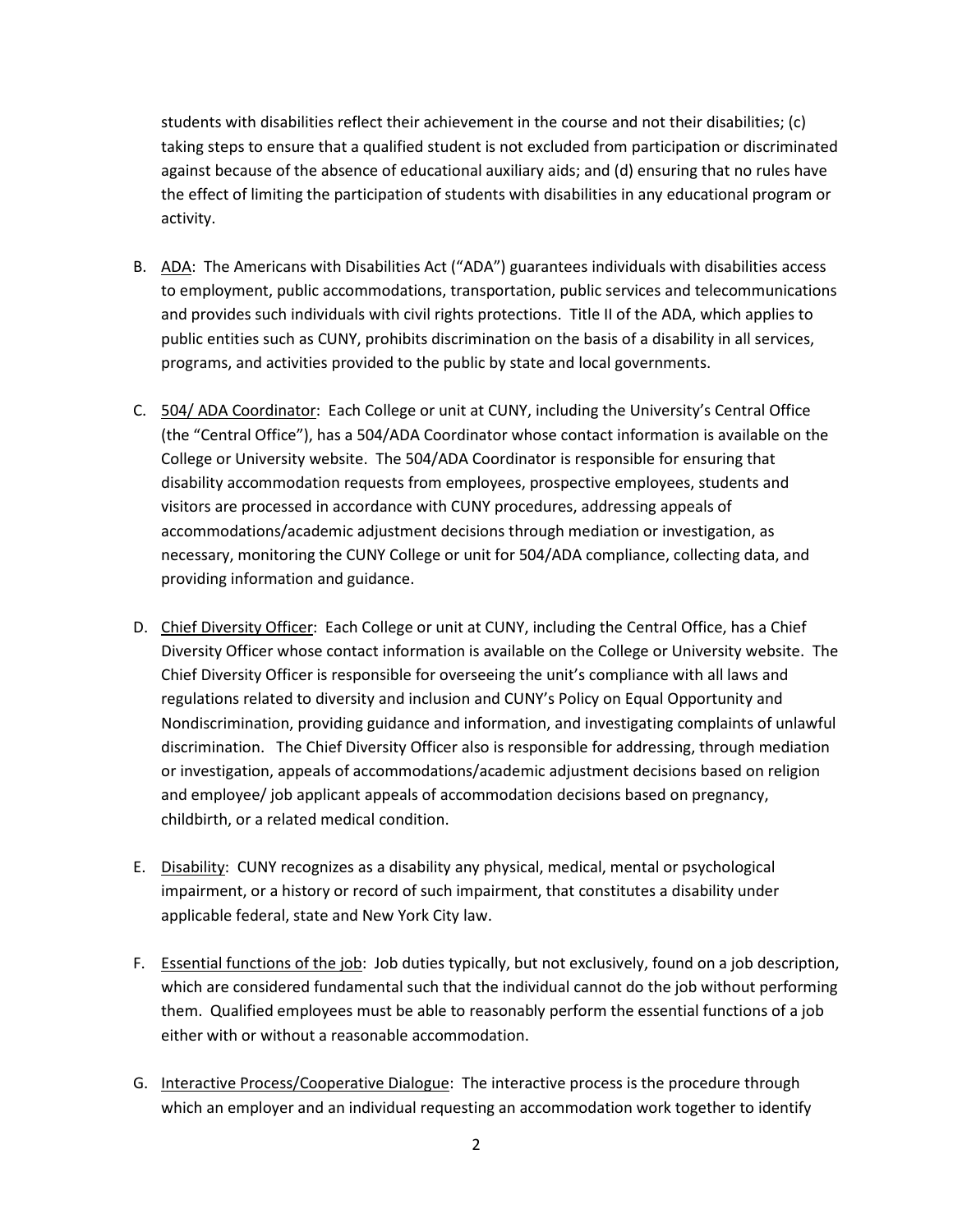what barriers exist to the individual's performance of essential functions of a particular job with the intention of finding a reasonable accommodation that would enable the employee to perform the job. The interactive process is a flexible and individualized approach and often includes a review of the individual's abilities and limitations (including supporting documentation), the essential functions of the job, factors or job tasks that may pose a difficulty, and how the person may be accommodated without creating an undue hardship on the employer. Similarly, with students, the interactive process is when a decision-maker at the campus works with the student to identify existing barriers to the student's access to academic and non-academic programs and activities at the College with the intention of finding an academic adjustment or reasonable accommodation to address those barriers. CUNY provides an interactive process for all accommodation requests, including requests related to disability, religious practices, pregnancy, childbirth or a related medical condition, and an individual's status as a victim of domestic violence, sex offense or stalking. For employee requests related to pregnancy, childbirth or a related medical condition, the New York City Commission on Human Rights refers to the interactive process as a "cooperative dialogue".

- H. New York Education Law § 224-a: New York State Education Law § 224-a provides rights to students who are unable because of religious beliefs to register or attend classes on certain days. The law provides that a student, who is absent from school because of a religious belief, is entitled, without any additional fees, to an equivalent opportunity to register for classes or make up any examination, study or work requirements that the student may have missed because of such absence on any particular day or days.
- I. Qualified Individual with a Disability: An employee or applicant for employment with a disability who satisfies the skill, experience, education, and other job-related requirements for the position and who can perform the essential functions of the job with or without a reasonable accommodation. Similarly, for students, a qualified individual with a disability is a student who meets the academic and technical standards required for admission or participation in the chosen program with or without a reasonable accommodation or academic adjustment.
- J. Reasonable Accommodation: Although each accommodation request will be assessed individually, reasonable accommodations, in a general sense, are modifications made to remove workplace barriers and enable qualified individuals to perform their jobs. For qualifying students, reasonable accommodations are adjustments to policy, practice, and programs that "level the playing field" and provide equal access to CUNY's academic and non-academic programs and activities. Reasonable accommodations are addressed on a case-by-case basis.
- K. Religion: An individual's sincerely held religious belief or practice of a creed or religion, including all aspects of religious observance, practice and belief, and moral or ethical beliefs as to what is right or wrong, which are sincerely held with the strength of traditional religious views. Religion is defined broadly and includes religious beliefs and practices that may be unfamiliar. "Religion" may consist of a belief system that does not include a traditional concept of God.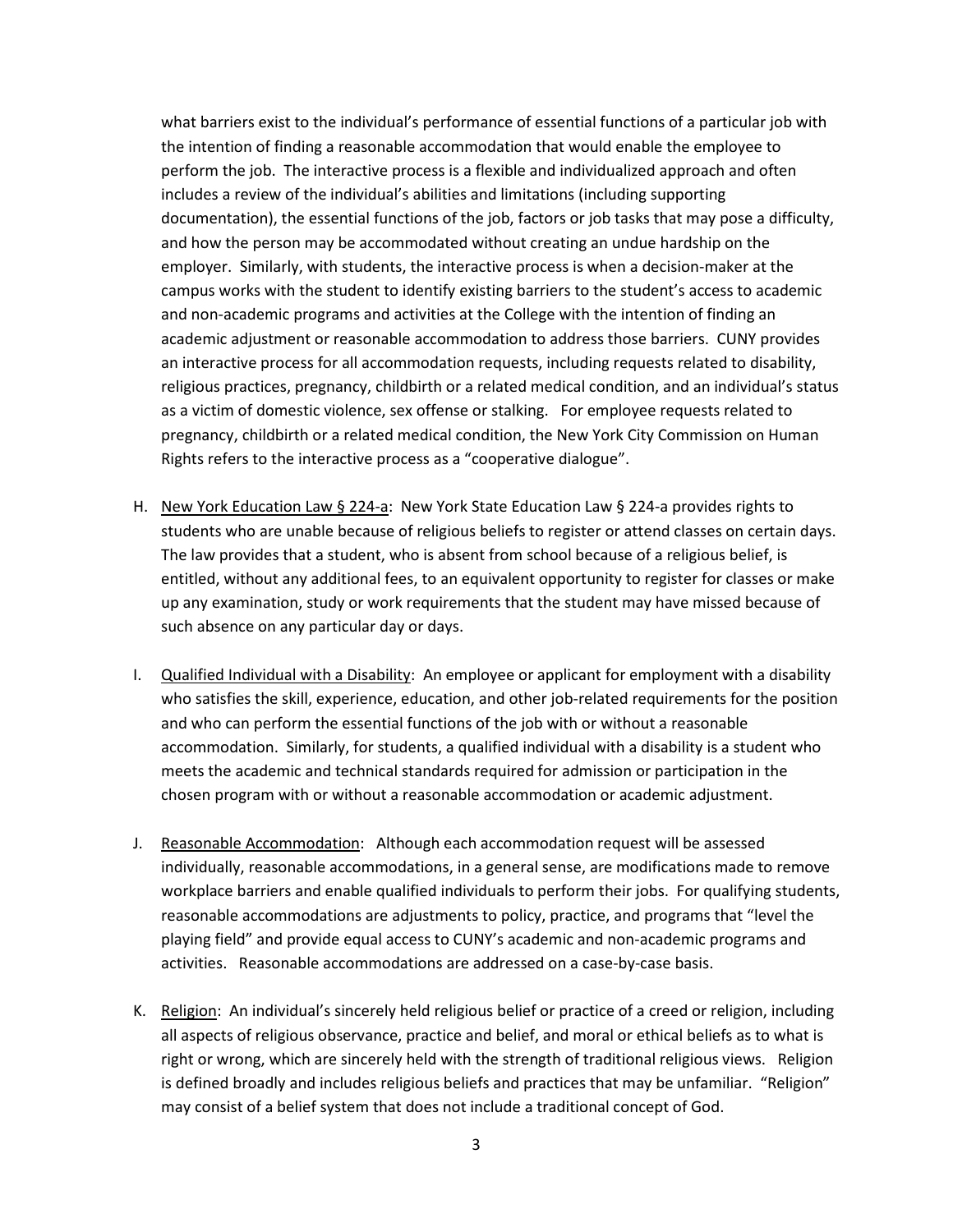- L. Section 504: Section 504 of the Rehabilitation Act of 1973 prohibits discrimination against qualified individuals with disabilities in federally-funded programs and activities.
- M. Title IX Coordinator: Each College or unit at CUNY, including the Central Office, has a person who is designated the Title IX Coordinator, whose contact information is available on the College or University website. The Title IX Coordinator is responsible for compliance with Title IX of the Educational Amendments of 1972, which prohibits sex discrimination in educational programs. The Title IX Coordinator has overall responsibility for implementing CUNY's Policy on Sexual Misconduct, including overseeing the investigation of complaints related to sexual misconduct. The Title IX Coordinator also is responsible for addressing (a) requests for accommodations or academic adjustments based on an individual's status as a victim of domestic violence, sex offense or stalking and,(b) through mediation or investigation, student appeals of accommodation/academic adjustment decisions based on pregnancy, childbirth or a related medical condition.
- N. Undue Hardship: An undue hardship is an action that would require significant difficulty or expense when considered in light of a number of factors, including the nature and cost of the accommodation in relation to the size, resources, nature and structure of the employer's operation, or an action that would fundamentally alter policy and procedures, the nature of a job function, and/or the fundamental nature of the academic program. An accommodation need not be granted where it would impose an undue hardship on the College or the University. If a particular accommodation imposes an undue hardship, the College or unit should consider whether an alternative accommodation is available that would not impose an undue hardship.
- O. Pregnancy, Childbirth or a Related Medical Condition: The condition of being pregnant, having a child, or a medical condition related to pregnancy or childbirth.
- P. Victim of Domestic Violence: A person who has been subjected to acts or threats of violence, not including acts of self-defense, committed by a current or former spouse or domestic partner of the victim, by a person with whom the victim shares a child in common, by a person who is cohabitating with or has cohabitated with the victim, by a person who is or has been in a continuing social relationship of a romantic or intimate nature with the victim, or a person who is or has continually or at regular intervals lived in the same household as the victim.
- Q. Victim of a Sex Offense or Stalking: A person who has been subjected to acts that would constitute violations of the New York Penal Law concerning sex offenses or stalking.

### **III. Requesting a Disability Accommodation or Academic Adjustment**

A. Student Accommodations and Academic Adjustments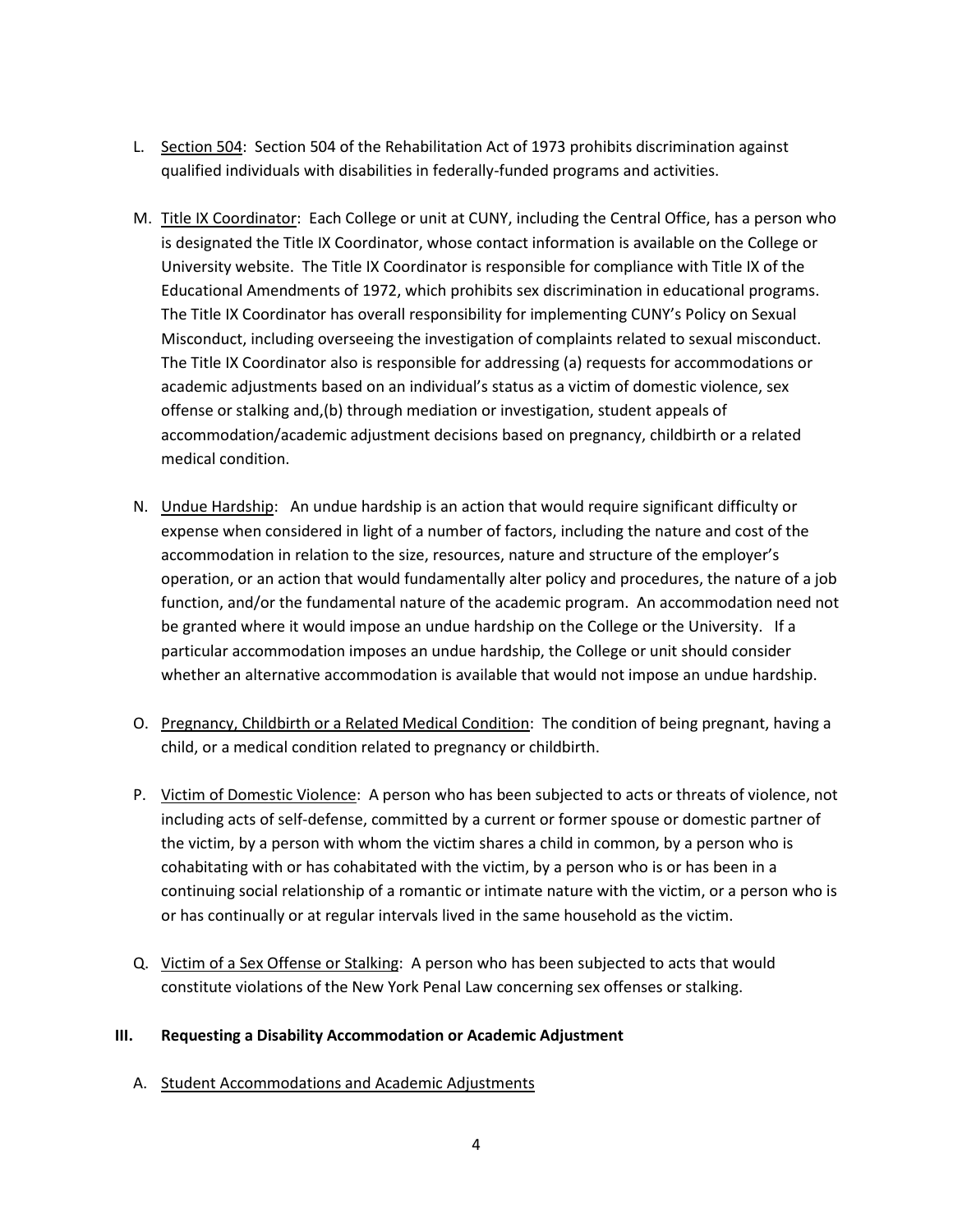Students seeking accommodations or academic adjustments should contact the Office of Student Disability Services at the CUNY College or unit they attend. Contact information is available on the college website. Students may be asked to complete an intake form and provide supporting documentation. The Director of Student Disability Services, or a designee, and the student will engage in an interactive process, which may include a consideration of a number of factors, such as the student's limitations and the academic or other program requirements, with the goal of finding an acceptable accommodation or academic adjustment. Reasonable accommodations and academic adjustments may include, but are not limited to, providing the student with assistive technology or other auxiliary aides, extra time for tests or papers, access to an elevator where available, a note taker during lectures, or permission to bring a personal aide to assist the student during class. The Director of Student Disability Services, or a designee, may, when necessary and in a confidential manner, consult with appropriate college officials, such as the instructor or Provost, to determine program requirements and appropriate accommodations. A grant or denial of the request must be made as soon as practicable, taking into account the urgency of the request, and sent to the student in writing, either stating the accommodation or academic adjustment to be provided, or for denials, the reason(s) the request was denied.

#### B. Employee Accommodations

#### 1. Applicants for Employment

Applicants are given an opportunity to self-identify as disabled.

Applicants for employment seeking accommodations to participate in the application/interview process should contact the Director of Human Resources at the College or unit to which they are applying. Applicants may be asked to complete an intake form and provide supporting documentation concerning their disability. The Director of Human Resources, or a designee, and the applicant will engage in an interactive process, which may include a consideration of a number of factors, such as the applicant's limitations and the application process and requirements, with the goal of finding an acceptable accommodation. Possible accommodations include, but are not limited to, providing adaptive furniture, equipment, or lighting, scheduling and room changes, a sign language interpreter, enlarged print or screen reader computer accessibility services, or other assistive technology or equipment. A grant or denial of the applicant's request must be made as soon as practicable, taking into account the urgency of the request, and sent to the applicant in writing, either stating the accommodation to be provided, or for denials, the reason(s) the request was denied. The Director of Human Resources, or a designee, is responsible for implementing all approved accommodations during the application and interview process. Classified civil service candidates who are required to take an exam or attend a hiring pool and are seeking an accommodation should follow the written instructions provided on the exam application, hiring pool instructions, or contact the HR Advisory Services unit in the Office of Human Resources Management in the Central Office.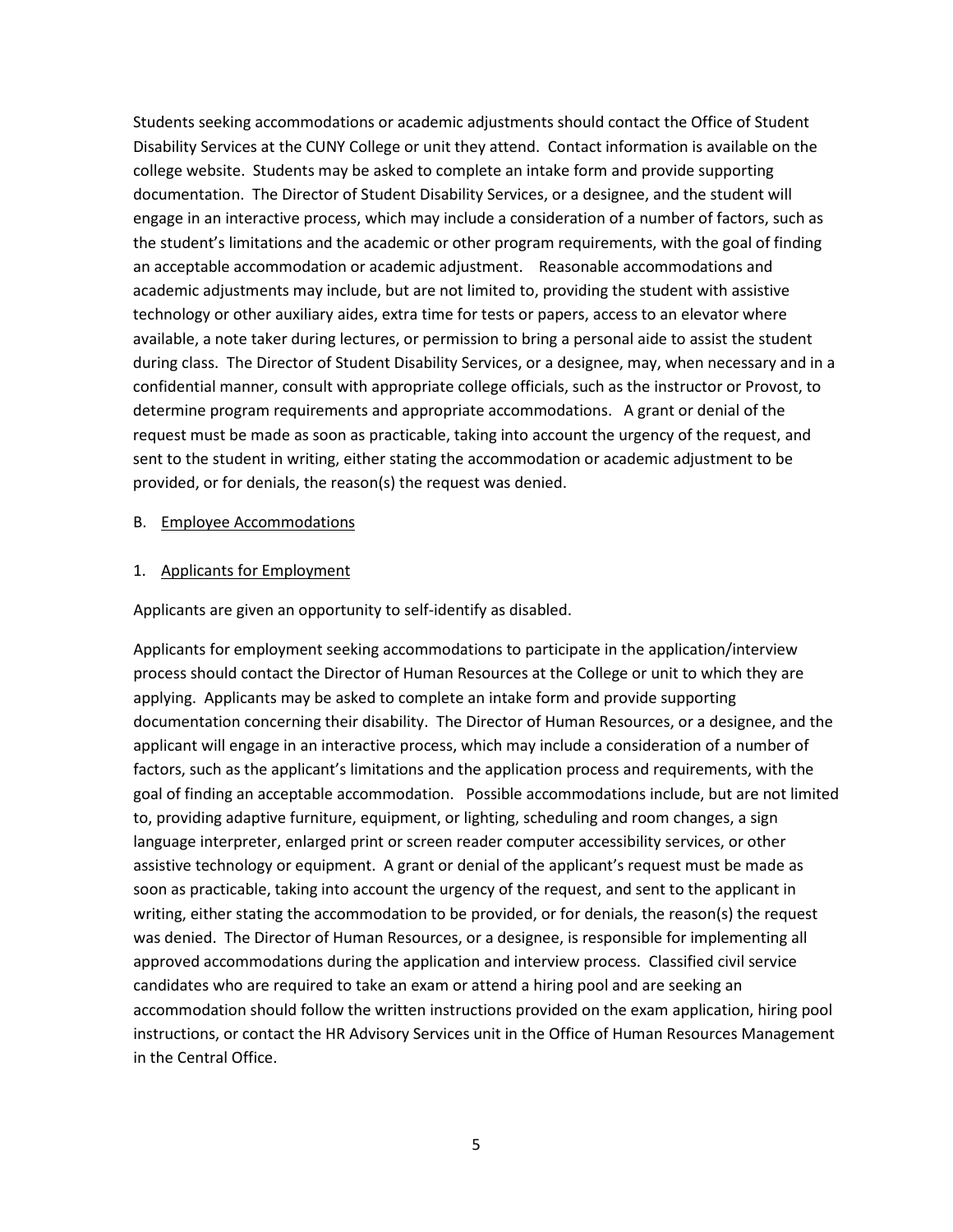### 2. Current Employees

Employees are given an opportunity to self-identify as disabled upon their initial hire and throughout their employment.

Current employees seeking accommodations should contact the Office of Human Resources at the College or unit where they are employed. Employees may be asked to complete an intake form and provide supporting documentation. The Director of Human Resources, or a designee, and the employee will engage in an interactive process, which may involve a consideration of a number of factors, such as the employee's limitations and the job requirements, essential duties, and office size and structure, with the goal of finding an acceptable accommodation. Reasonable accommodations may include, but are not limited to, modifying work schedules, granting breaks or providing leave, relocating the employee, reconfiguring work spaces or equipment, providing assistive technology or equipment, or reassigning the employee to a vacant position for which the employee is qualified. The Director of Human Resources is responsible for accommodation determinations. A grant or denial of the employee's request must be made as soon as practicable, taking into account the urgency of the request, and sent to the employee in writing, either stating the accommodation to be provided, or for denials, the reason(s) the request was denied.

# C. Visitor Accommodations

Visitors seeking accommodations should contact in a timely manner the 504/ADA Coordinator at the College or unit they are visiting. The 504/ADA Coordinator may refer the request to the relevant campus office(s) for processing. Notices about campus events should include contact information for the 504/ADA Coordinator of the College or unit where the event is being held.

# **IV. Appeal of Disability Accommodation and Academic Adjustment Decisions**

# A. Student Accommodations and Academic Adjustments

Students may appeal determinations concerning requested accommodations and academic adjustments by filing a written complaint with the 504/ADA Coordinator. The 504/ADA Coordinator, or a designee, will mediate to try to resolve the issues between the student and the College to find an acceptable accommodation. If a mutually acceptable accommodation cannot be determined, then the 504/ADA Coordinator, or a designee, will investigate the complaint and make a recommendation to the College President, who will make the decision concerning the complaint. If the student believes that a decision to deny the request was based on unlawful discrimination, then the student may exercise any and all rights available under law without fear of retaliation, including filing a complaint with the United States Department of Education's Office for Civil Rights ("OCR").

### B. Applicants for Employment

Applicants for employment may appeal determinations concerning requested accommodations by filing a written complaint with the 504/ADA Coordinator. The 504/ADA Coordinator, or a designee,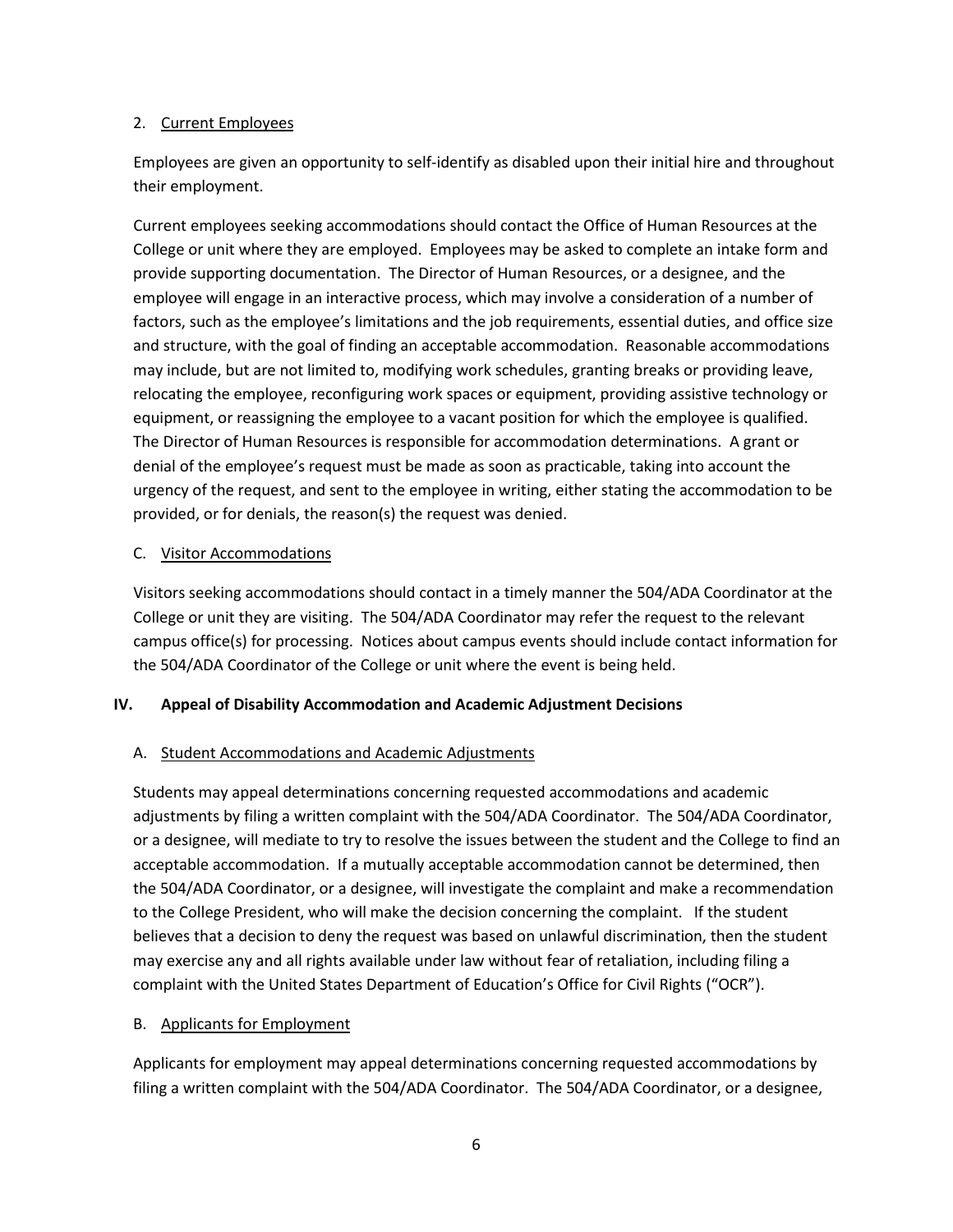will mediate to try to resolve the issues between the applicant and the College or unit to find a reasonable accommodation. If a mutually acceptable accommodation cannot be determined, then the 504/ADA Coordinator, or a designee, will investigate the complaint and make a recommendation to the President or, if the applicant is applying to a position at the Central Office, then to the Vice Chancellor for Human Resources Management. Such President or Vice Chancellor for Human Resources Management will make the final determination concerning the complaint. If the applicant requesting the accommodation believes that a decision to deny the request was based on unlawful discrimination, then the applicant may exercise any and all rights available under law without fear of retaliation, including filing a complaint with outside agencies, such as the Equal Employment Opportunity Commission ("EEOC"), the New York State Division of Human Rights ("NYSDHR") or the New York City Commission on Human Rights ("NYCCHR").

### C. Current Employees

Employees may appeal decisions concerning requested accommodations by filing a written complaint with the 504/ADA Coordinator. The 504/ADA Coordinator, or a designee, will mediate to try to resolve the issues between the employee and College or unit to find an acceptable accommodation. If a mutually acceptable accommodation cannot be determined, then the 504/ADA Coordinator, or a designee, will investigate the complaint and make a recommendation to the President, or if the employee works at the Central Office, then to the Vice Chancellor for Human Resources Management. Such President or Vice Chancellor for Human Resources Management will make the final determination concerning the complaint. If the employee is covered by a collective bargaining agreement, the employee may discuss the matter with a union representative and exercise any rights available under such agreement. If the employee requesting an accommodation believes that a decision to deny the request was based on unlawful discrimination, then the employee may exercise any and all rights available under law without fear of retaliation, including filing a complaint with an outside agency, such as the EEOC, the NYSDHR, or the NYCCHR.

### D. Visitors

Visitors who have questions or concerns regarding an accommodation should contact the 504/ADA Coordinator, who will make the final determination concerning the requested accommodation.

### **V. Accommodations based on Pregnancy, Childbirth or a Related Medical Condition.**

### A. Student Accommodations and Academic Adjustments

Students requesting an accommodation or academic adjustment based on pregnancy, childbirth or a related medical condition should contact the Office of Student Disability Services. Students may be asked to complete an intake form and provide supporting documentation. The student and the Director of Student Disability Services, or a designee, will engage in an interactive process, which may include considering a number of factors, such as the student's limitations and the nature and requirements of the academic program, with the goal of finding an acceptable accommodation or academic adjustment. The Director of Student Disability Services may, when necessary, consult with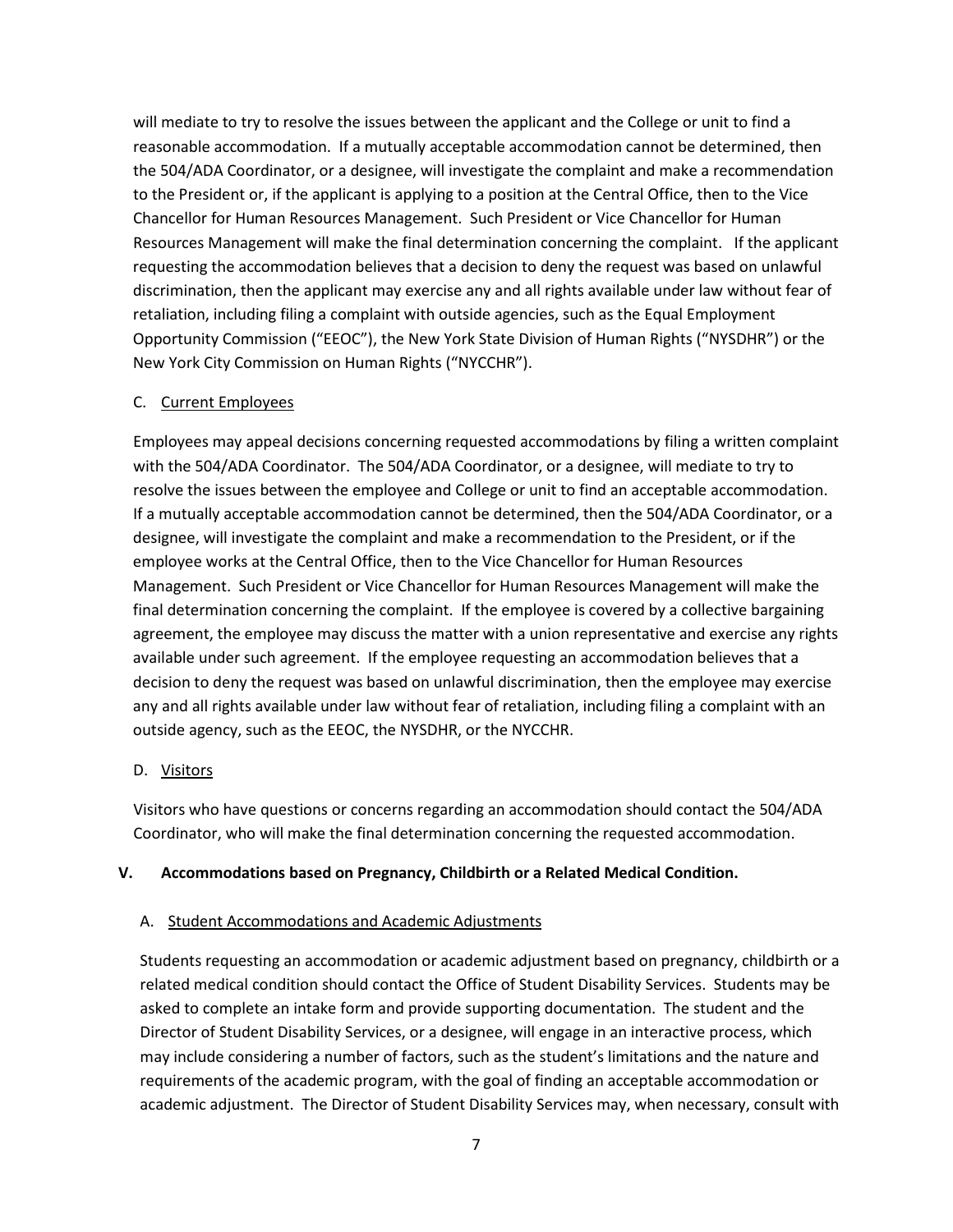appropriate college officials, such as the instructor or Provost, to determine program requirements and possible accommodations and adjustments. Reasonable accommodations or academic adjustments may include, but are not limited to, granting leaves of absence, providing take-home tests to students who are bedridden or homebound, allowing make-up tests and papers, or scheduling a meeting with the instructor for a student who had to miss class because of medical appointments or medical complications in order to make up missed content. A grant or denial of the request must be made as soon as practicable, taking into account the urgency of the request, and sent to the student in writing, either stating the accommodation, or for denials, the reason(s) the request was denied.

#### B. Applicant Accommodations.

Applicants for employment requesting an accommodation based on pregnancy, childbirth or a related medical condition should contact the Office of Human Resources at the College or unit where they are applying. Classified civil service candidates who are required to take an exam or attend a hiring pool and are seeking an accommodation should follow the written instructions provided on the exam application, hiring pool instructions, or contact the HR Advisory Services unit in the Office of Human Resources Management in the Central Office.

### C. Employee Accommodations.

- 1. Employees requesting an accommodation based on pregnancy, childbirth or a related medical condition should contact the Office of Human Resources at their College or unit. Employees may be required to submit an intake form. The employee and the Director of Human Resources, or a designee, will engage in an interactive process, also called a cooperative dialogue, which may include a consideration of a number of factors, such as the employee's limitations and the job functions and requirements, with the goal of finding an acceptable accommodation. The Director of Human Resources, or a designee, will initiate a cooperative dialogue even when an employee does not make an accommodation request when the College has (1) knowledge that the employee's performance at work has been affected or that her behavior at work could lead to an adverse employment action and (2) a reasonable basis to believe that the issue is related to pregnancy, childbirth or a related medical condition. Reasonable accommodations may include, but are not limited to, granting frequent bathroom breaks, providing the employee with a specialized chair, granting leaves of absence, changing work schedules to accommodate doctor's visits, temporary shift reassignments, providing light duties or assistance with manual labor for a period of time, or temporarily reassigning the employee to a vacant position for which she is qualified. A grant or denial of the employee's request must be made as soon as practicable, taking into account the urgency of the request, and sent to the employee in writing, either stating the accommodation, or for denials, the reason(s) the request was denied.
- 2. Employees may be required to submit medical documentation when requesting: (a) time away from work, including for medical appointments, other than the presumptive six (for a vaginal delivery) to eight (for a caesarian section) week period following childbirth for recovery from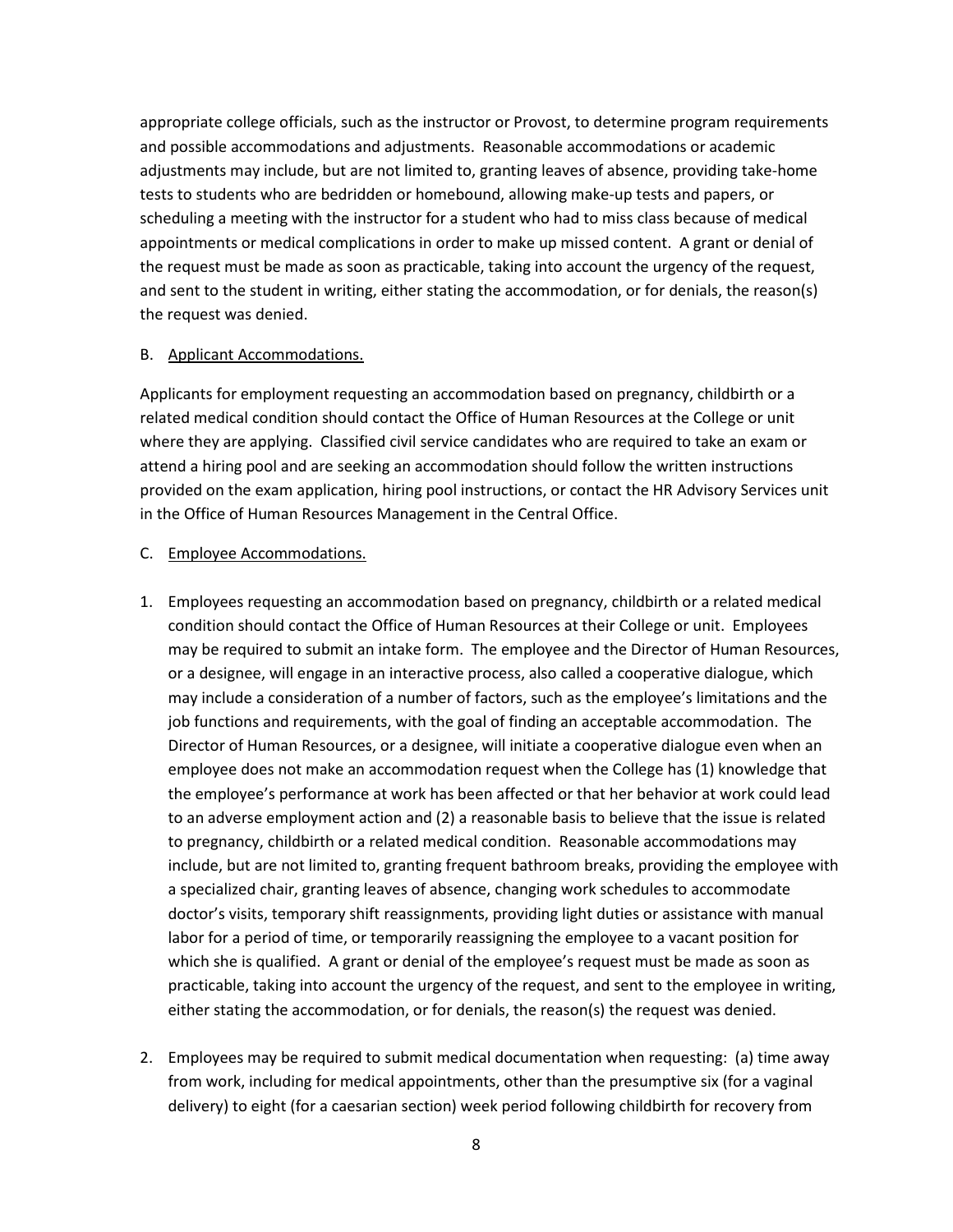childbirth, or (b) to work from home, either on an intermittent or a long-term basis. This requirement does not affect medical documentation requirements related to leave taken pursuant to the Family Medical Leave Act or other disability plans or policies.

# D. Appeals

Employees and job applicants may appeal a denial of a request for an accommodation by filing a complaint with the Chief Diversity Officer. Students may appeal a denial of a written request for an accommodation and/or academic adjustment with the Title IX Coordinator. The Chief Diversity Officer, Title IX Coordinator, or a designee, will mediate to try to resolve the issues between the individual and the College or unit to find an acceptable accommodation. If a mutually acceptable accommodation cannot be determined, then the Chief Diversity Officer, Title IX Coordinator, or a designee, will investigate the complaint and make a recommendation to the College President, or if the employee works at the Central Office, then to the Vice Chancellor for Human Resources Management. Such President or Vice Chancellor for Human Resources Management shall make the final determination concerning the complaint. If the employee is covered by a collective bargaining agreement, she may discuss the matter with her union representative and exercise any rights available under such agreement.

# **VI. Religious Accommodations**

# A. Requests for Accommodations

- 1. Students requesting a religious accommodation should contact the Office for Student Affairs at the College or unit in which they are enrolled. The Chief Student Affairs Officer, or a designee, and the student will engage in an interactive process with the goal of finding an acceptable accommodation.
- 2. Consistent with New York State Education Law § 224-a, students who are absent from school because of a religious belief will be given the equivalent opportunity, without any additional fee charged, to register for classes or make up any examination, study or work requirements missed because of such absence on any particular day or days.
- 3. Employees and applicants requesting a religious accommodation should contact the Office of Human Resources at the College or unit where they are employed or applying. The Director of Human Resources, or a designee, and the employee/applicant will engage in an interactive process with the goal of finding an acceptable accommodation. Classified civil service candidates who are required to take an exam or attend a hiring pool and are seeking an accommodation should follow the written instructions provided on the exam application, hiring pool instructions, or contact the HR Advisory Services unit in the Office of Human Resources Management in the Central Office.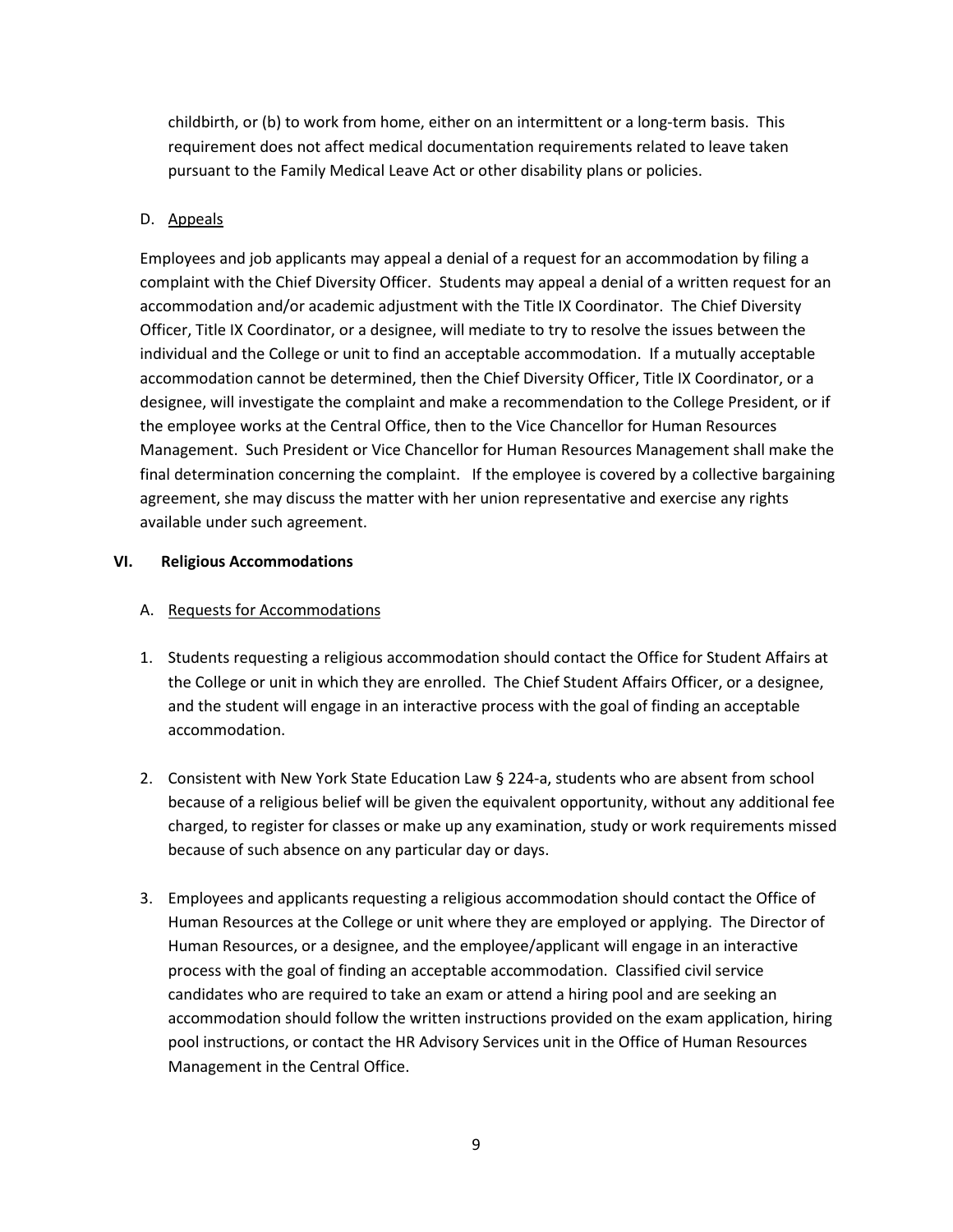- 4. Individuals requesting accommodations may be required to submit an intake form. In the case of requests for religious accommodations, the interactive process may include a consideration of a variety of factors, such as the individual's religious practices and the functions and requirements of the academic program or job. Reasonable accommodations may include, but are not limited to, flexible arrival and/or departure times, permission to make up a test or lecture, leave or assignment changes, time and/or space to pray, or an accommodation relating to appearance or dress.
- 5. CUNY generally will not question that a request for religious accommodation is based on a sincerely held belief. However, if CUNY has genuine reason to doubt that a belief qualifies as religious, or is sincerely held, CUNY may make a limited inquiry, asking for supporting documentation. The documentation submitted may include the requestor's first-hand explanation, or explanations from others, such as a religious official or clergy member, who are aware of the religious practice or belief.
- 6. A grant or denial of the request must be made in as soon as practicable, taking into account the urgency of the request, and sent in writing to the individual making the request, either stating the accommodation, or for denials, the reason(s) the request was denied.

### B. Appeals

Students, employees, and applicants may appeal a denial of their accommodation request by filing a complaint with the Chief Diversity Officer at their College or unit. The Chief Diversity Officer, or a designee, will mediate to try to resolve the issues between the individual and the College to find an acceptable accommodation. If a mutually acceptable accommodation cannot be determined, then the Chief Diversity Officer, or a designee, will investigate the complaint and make a recommendation to the College President, or if the employee works at the Central Office, then to the Vice Chancellor for Human Resources Management. The College President or Vice Chancellor for Human Resources Management will make the final determination concerning the complaint. If the employee is covered by a collective bargaining agreement, the employee may discuss the matter with a union representative and exercise any rights available under such agreement.

### **VII. Accommodations based on Status as a Victim of Domestic Violence, Sex Offense, or Stalking.**

### A. Requests for Accommodations

1. Individuals requesting an accommodation based on their status as a victim of domestic violence, sex offense, or stalking should contact the Title IX Coordinator at their College or unit. The Title IX Coordinator, or a designee, and the individual will engage in an interactive process with the goal of finding an acceptable accommodation. The Title IX Coordinator, or a designee, in appropriate situations, may develop a workplace safety plan as described in the CUNY Domestic Violence and The Workplace Policy.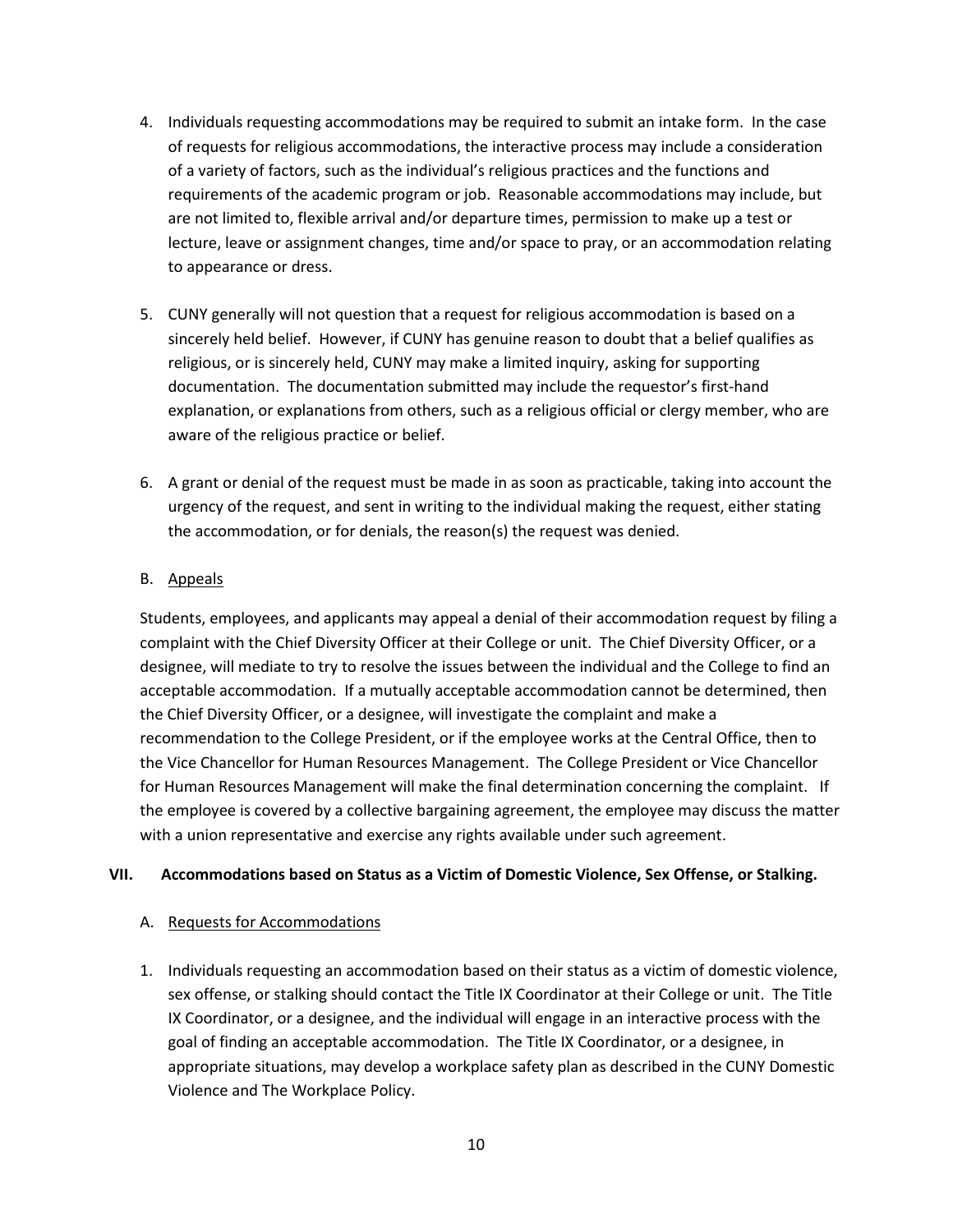- 2. Individuals may be required where appropriate to submit an intake form and/or provide appropriate documentation to support their status as a victim of domestic violence, sex offense or stalking and to help the College or unit determine a reasonable accommodation.
- 3. In cases involving a requested accommodation based on status as a victim of domestic violence, sex offense, or stalking, the interactive process may include a consideration of factors, such as the individual's personal safety and mental and physical health and the job or academic requirements. Reasonable accommodations may include, but are not limited to, a leave of absence, modified or flexible work schedules, confidentiality of addresses and phone numbers, transfer to another location, assisting in the enforcement of protective orders, such as posting a photograph of the abuser with the reception or security, or providing the individual with an escort into or out of buildings.
- 4. A grant or denial of the request must be made as soon as practicable, taking into account the urgency of the request, and sent in writing to the individual who made the request, either stating the accommodation, or for denials, the reason(s) the request was denied.
- 5. Victims of domestic violence, sex offense, or stalking should consult CUNY's Sexual Misconduct Policy, available on the CUNY website, to the extent they need immediate and supportive interim measures that are not addressed herein.

### B. Appeals

Students may appeal the denial of their request for an accommodation or academic adjustment by filing a complaint with the Office for Student Affairs at the campus in which they are enrolled or applying. Employees and applicants may appeal the denial of their request for an accommodation by filing a complaint with the Office for Human Resources at the campus where they are employed or applying for employment. The Chief Student Affairs Officer or Director of Human Resources, as the case may be, or a designee, will mediate to try to resolve the issues between the individual and the College or unit to find an acceptable accommodation/academic adjustment. If a mutually acceptable accommodation/academic adjustment cannot be determined, then the Chief Student Affairs Officer or Director of Human Resources, or a designee, will investigate the complaint and make a recommendation to the College President, or if the employee works at the Central Office, then to the Vice Chancellor for Human Resources Management. Such College President or Vice Chancellor for Human Resources Management shall make the final determination concerning the complaint. If the employee is covered by a collective bargaining agreement, the employee may discuss the matter with a union representative and exercise any rights available under such agreement.